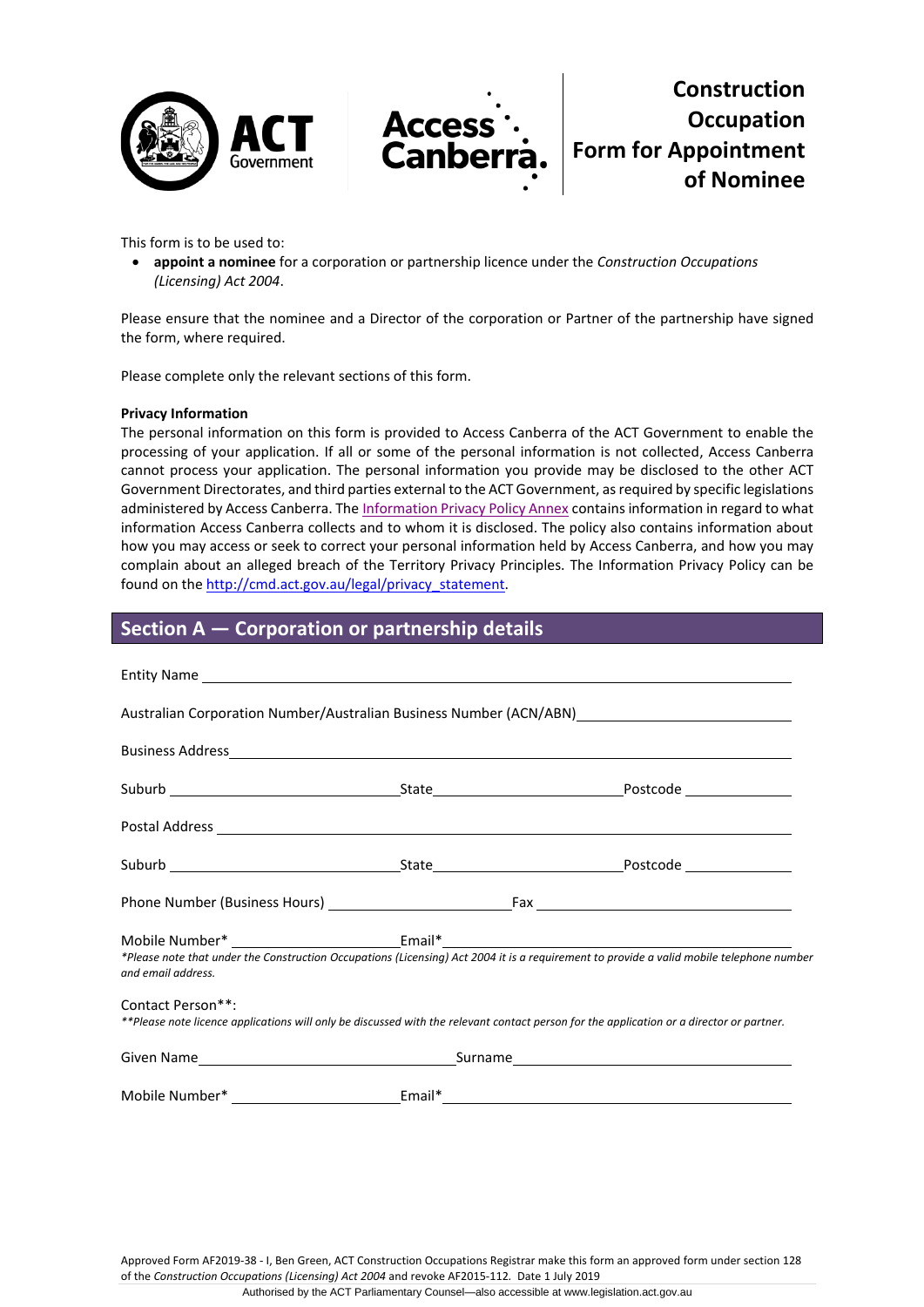## **Section B — Nominee Details**

The individual that will be the corporation or partnership's nominee must be licensed in a construction occupation that the corporation or partnership is licensed in or applying to be licensed in.

Under the *Construction Occupations (Licensing) Act 2004*, it is a legal requirement that:

- a nominee must also be able to exercise functions of a nominee on a daily basis, which includes that the nominee is available to attend locations where the construction services the nominee will be responsible for supervising are being carried out;
- any individual being nominated as a nominee for a corporation or partnership must not have any conditions imposed on their individual licence that the cannot supervise trainees or licensees, or must be supervised by someone else, or must not be a nominee.

| Title<br>Surname   |       |                    |
|--------------------|-------|--------------------|
| Given Names        |       | Date of Birth      |
| Individual Licence |       | <b>Expiry Date</b> |
| Mobile Number      | Email |                    |

## **Section C — Nominee eligibility to be appointed to Corporation / Partnership**

**Requirement:** To be eligible to be a nominee for a corporation the proposed nominee must be a **director or employee** of the corporation.

OR

To be eligible to be a nominee for a partnership the proposed nominee must be a **partner** in the partnership or a nominee of the corporation within the partnership.

Under the *Construction Occupations (Licensing) Act 2004*, it is a legal requirement that a nominee be able to exercise functions of a nominee on a daily basis, which includes that the nominee is available to attend locations where the construction services the nominee will be responsible for supervising are being carried out

An individual being nominated as a nominee for a corporation or partnership must not have any conditions imposed on their individual licence that the licensee cannot supervise trainees or licensees, or must be supervised by someone else, or must not be a nominee.

#### **1. Is the proposed nominee a director of the corporation?**

 $\Box$  Yes  $\Box$  A historical company extract issued by the Australian Securities and Investment Commission needs to be provided to prove the proposed nominee is a Director.

#### **2. Is the proposed nominee an employee of the corporation?**

Yes —Evidence of the employment relationship between the proposed nominee and the corporation must be provided.

#### **3. Is the proposed nominee a partner in the partnership?**

Yes —details will need to be provided of a partnership to prove the proposed nominee is a partner.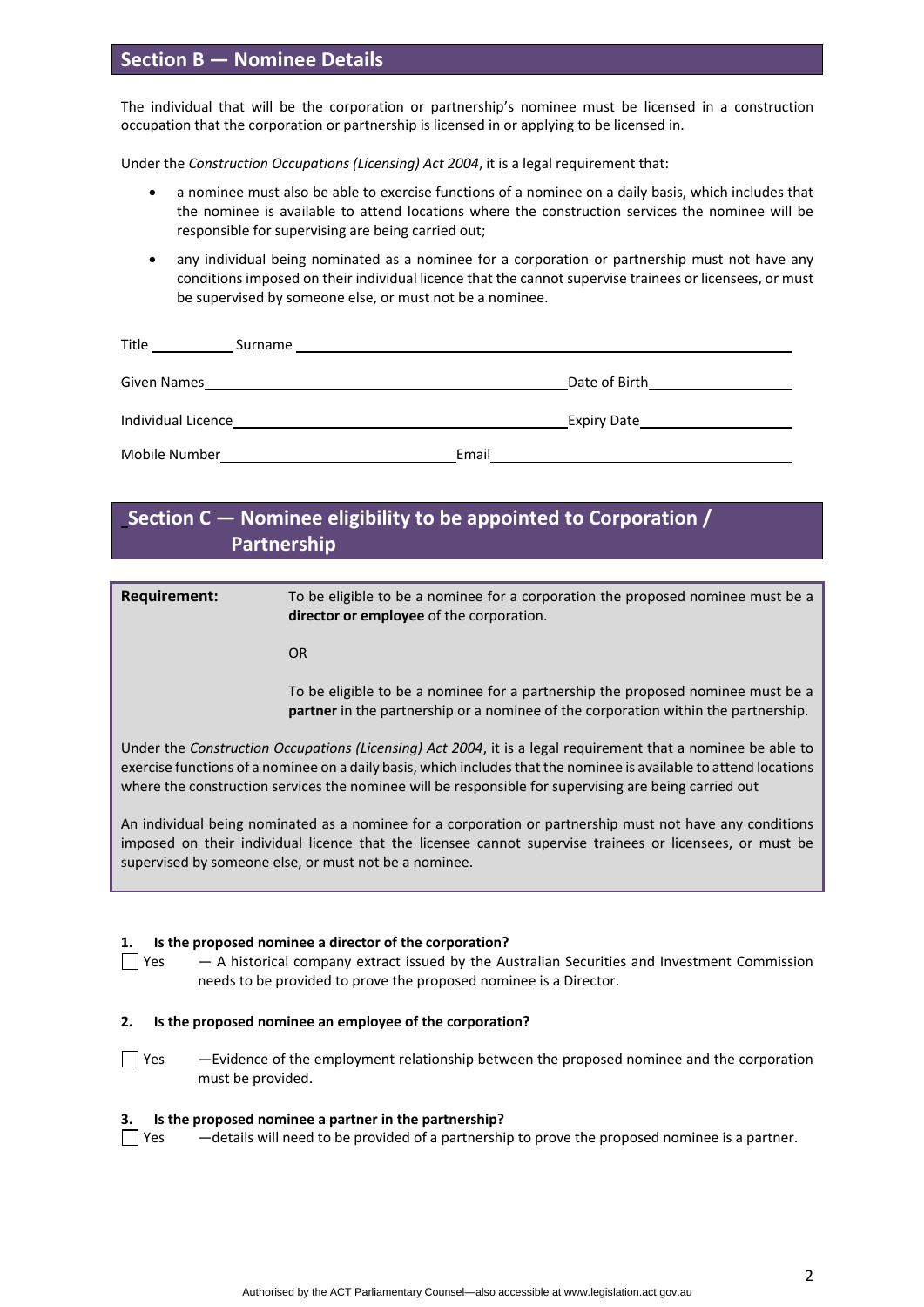| Is the proposed nominee available to exercise the functions of a nominee on a daily basis, including<br>4.<br>that they are available to attend locations where the construction services the nominee will be<br>responsible for supervising are being carried out?                                |  |  |
|----------------------------------------------------------------------------------------------------------------------------------------------------------------------------------------------------------------------------------------------------------------------------------------------------|--|--|
| -details will need to be provided of a partnership to prove the proposed nominee is a partner.<br>Yes                                                                                                                                                                                              |  |  |
| -the proposed nominee is not eligible to be appointed.<br>  No                                                                                                                                                                                                                                     |  |  |
| Does the proposed nominee have any conditions imposed on their individual licence that the licensee<br>5.<br>cannot supervise trainees or licensees, or must be supervised by someone else, or must not be a<br>nominee?<br>-any licence conditions will be confirmed by Access Canberra.<br>l Yes |  |  |
| -the proposed nominee is not eligible to be appointed.<br>No                                                                                                                                                                                                                                       |  |  |
| Is the proposed nominee a nominee for any other corporation or partnership licensed under the<br>6.<br><b>Construction Occupations (Licensing) Act?</b><br>$\Box$ No<br>$\bigcap$ Yes<br>-please provide details of other appointments.                                                            |  |  |
| <b>Appointment 1</b>                                                                                                                                                                                                                                                                               |  |  |
|                                                                                                                                                                                                                                                                                                    |  |  |
|                                                                                                                                                                                                                                                                                                    |  |  |
| <b>Appointment 2</b>                                                                                                                                                                                                                                                                               |  |  |
|                                                                                                                                                                                                                                                                                                    |  |  |
| Licence Number _____________________________                                                                                                                                                                                                                                                       |  |  |
| Please attach further information for additional appointments                                                                                                                                                                                                                                      |  |  |

# **Section E — Nominee declarations**

**1. I have read and understood the** *Construction Occupations Licensing Guide for Nominees of a corporation or partnership* **available at** <https://www.planning.act.gov.au/build-buy-renovate>

| $\Box$ Yes | $\Box$ No |
|------------|-----------|
|------------|-----------|

**2. I am available to exercise the functions of a nominee on a daily basis, including being available to attend locations where the construction services the nominee will be responsible for supervising are being carried out.**

Yes and the contract of the contract of the contract of the contract of the contract of the contract of the contract of the contract of the contract of the contract of the contract of the contract of the contract of the co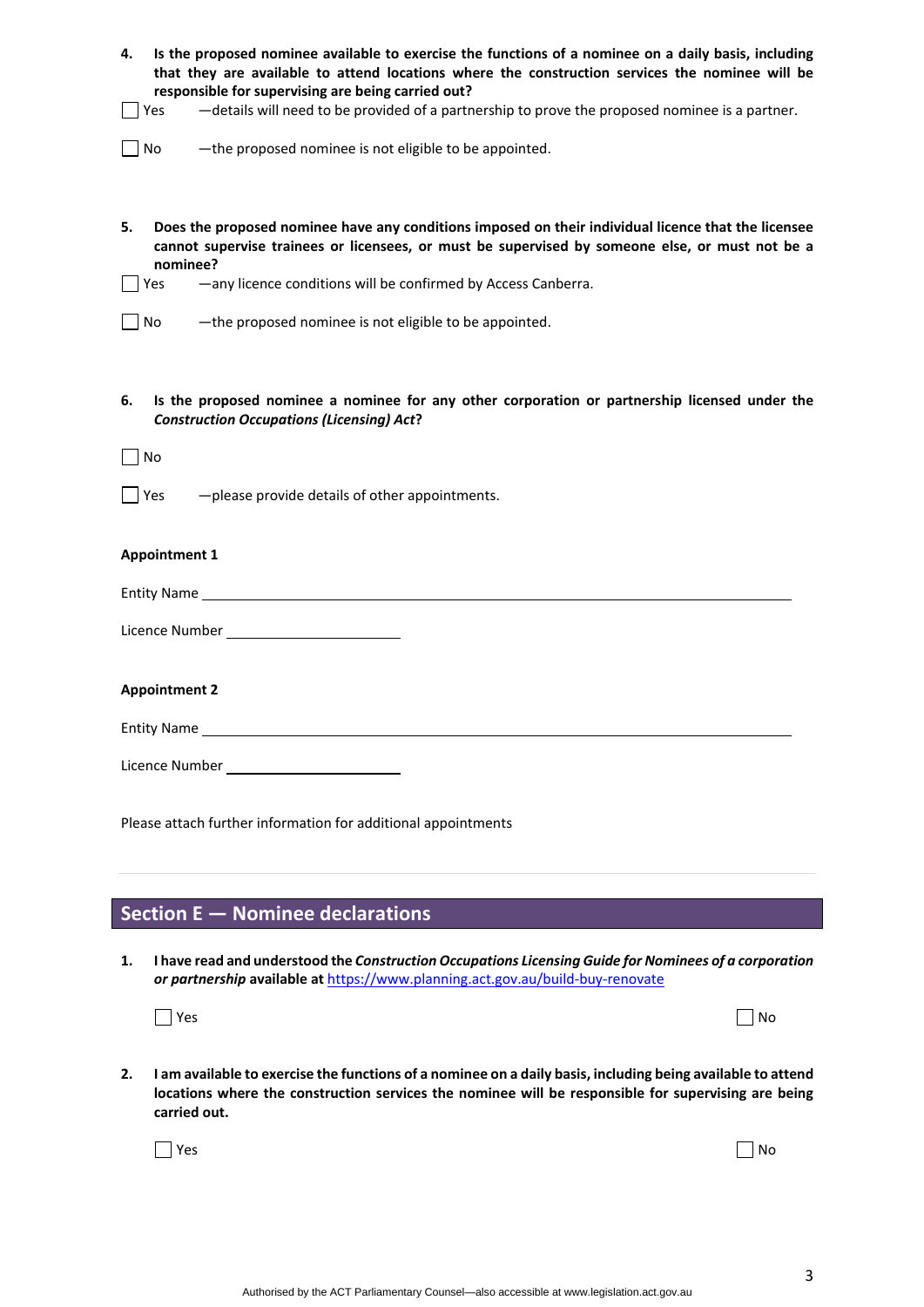Authorised by the ACT Parliamentary Counsel—also accessible at www.legislation.act.gov.au

**3. I do not have any conditions imposed my individual licence that I cannot supervise trainees or licensees, or must be supervised by someone else, or must not be a nominee.**

Yes North and the Maria and the Maria and the Maria and the Maria and the Maria and the Maria and North and No

- **4. I understand that I will remain the nominee of the corporation/partnership until such time as I become ineligible to stay a nominee if I cease to be licensed in a construction or occupation class appropriate for any of the construction services for which I as the nominee am responsible.**
- *5.* **I understand that as a nominee I am responsible for adequately supervising ensuring the compliance of work with relevant requirements undertaken on behalf of the corporation/partnership and that disciplinary action can be taken against my individual licence under the** *Construction Occupations (Licensing) Act 2004.*

Yes North and the Maria and the Maria and the Maria and the Maria and the Maria and the Maria and North and No

Yes North and the Month of the Month of the Month of the Month of the Month of the Month of the Month of the Mo

- **6. I understand that as a nominee I may give the corporation/partnership a written requirement that the corporation/partnership do something, or not do something, in compliance with, or to achieve compliance with the Construction Occupations (Licensing) Act or an operational Act (a mandatory requirement), and that failing to comply with a mandatory requirement is grounds for me seeking resignation as a nominee.**
- **7. I understand that if more than one nominee is appointed to the corporation /partnership I may wish to retain records that document the particular work I was responsible for on behalf of the corporation/partnership.**

Yes North and the Maria and the Maria and the Maria and the Maria and the Maria and the Maria and North and No

- **8. I understand that I can resign from being a nominee for the corporation/partnership only with approval from the Construction Occupations Registrar.**
- **9. I understand that if I am a sole nominee for a corporation/partnership then the corporation/partnership will be automatically suspended and no longer eligible to hold a licence if I resign; and that the Construction Occupations Registrar will write to the corporation/partnership informing them of my resignation if approved.**
- **10. I understand that the corporation/partnership can revoke my appointment as a nominee only with approval by the Construction Occupations Registrar; and that the Construction Occupation Registrar will write to me and the corporation/partnership in relation to any application for the of the revocation of my appointment.**

Yes North and the Maria and the Maria and the Maria and the Maria and the Maria and the Maria and North and No

- **11. I believe that the statements (1 - 10) in this declaration are true and correct.**
- **12. I agree that my application as the licensed nominee for \_\_\_\_\_\_\_\_\_\_\_\_\_\_\_\_\_\_\_\_\_\_\_\_\_\_\_ corresponds with the details provided in the corporation or partnership application form.**

Pursuant to section 28 of the *Construction Occupations (Licensing) Act 2004,* I,

Signature of Proposed Nominee **Date** Date Date Date

agree to being appointed as the nominee for the

\_\_\_\_\_\_\_\_\_\_\_\_\_\_\_\_\_\_\_\_\_\_\_\_\_\_\_\_\_\_\_ (insert corporation name or partnership) for

the construction services \_\_\_\_\_\_\_\_\_\_\_\_\_\_\_\_\_\_\_\_\_\_\_\_\_\_\_\_\_\_\_\_\_\_\_\_\_\_\_\_\_\_\_\_\_\_\_\_\_\_\_\_\_\_\_.

Yes and the contract of the contract of the contract of the contract of the contract of the contract of the contract of the contract of the contract of the contract of the contract of the contract of the contract of the co

 $Y$ es  $\Box$  No

Yes North and the Maria and the Maria and the Maria and the Maria and the Maria and the Maria and North and No

4